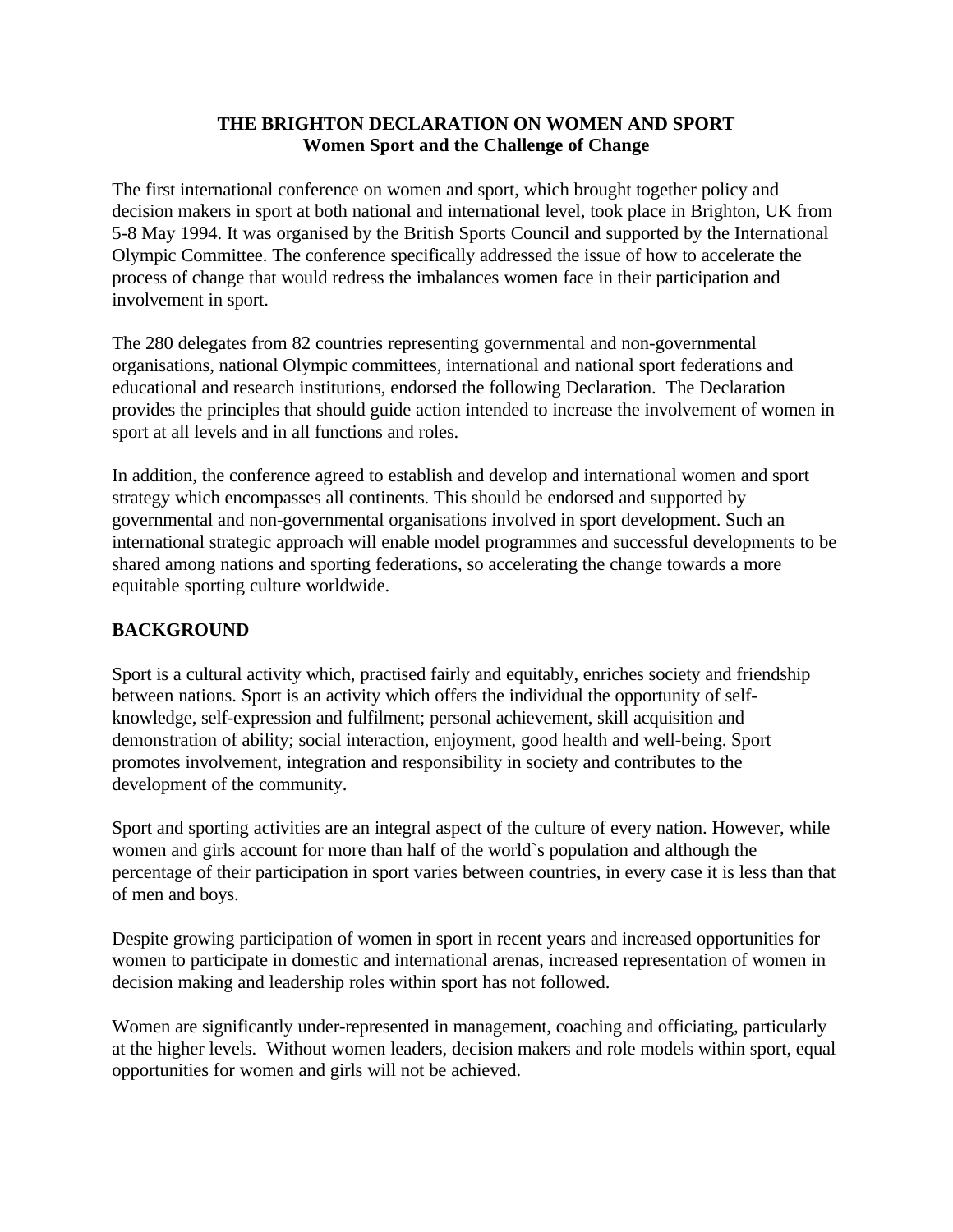Women's experiences, values and attitudes can enrich, enhance and develop sport. Similarly, participation in sport can enrich, enhance and develop women's lives.

# **A. SCOPE AND AIMS OF THE DECLARATION**

## 1. SCOPE

This Declaration is addressed to all those governments, public authorities, organisations, businesses, educational and research establishments, women's organisations and individuals who are responsible for, or who directly or indirectly influence, the conduct, development or promotion of sport or who are in any way involved in the employment, education, management, training, development or care of women in sport. This Declaration is meant to complement all sporting, local, national and international charters, laws, codes, rules and regulations relating to women or sport.

## 2. AIMS

The overriding aim is to develop a sporting culture that enables and values the full involvement of women in every aspect of sport.

It is the interests of equality, development and peace that a commitment be made by governmental, non-governmental organisations and all those institutions involved in sport to apply the Principles set out in this Declaration by developing appropriate policies, structures and mechanisms which:

- ensure that all women and girls have opportunity to participate in sport in a safe and supportive environment which preserves the rights, dignity and respect of the individual;
- increase the involvement of women in sport at all levels and in all functions and roles;
- ensure that the knowledge, experiences and values of women contribute to the development of sport;
- promote the recognition of women's involvement in sport as a contribution to public life, community development and in building a healthy nation;
- promote the recognition by women of the intrinsic value of sport and its contribution to personal development and healthy lifestyle.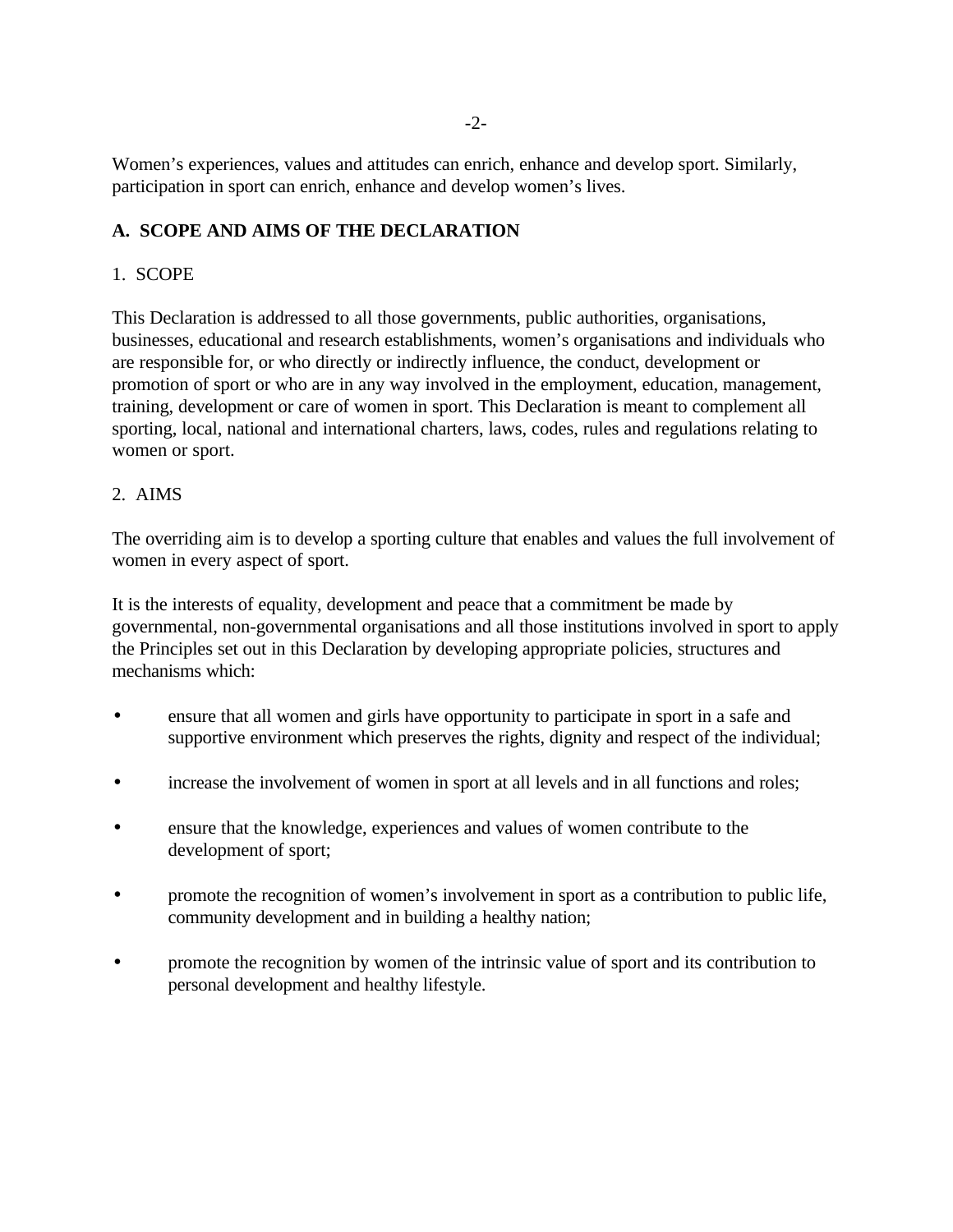### **B. THE PRINCIPLES**

## 1. EQUITY AND EQUALITY IN SOCIETY AND SPORT

- a. Every effort should be made by state and government machineries to ensure that institutions and organisations responsible for sport comply with the equality provisions of the Charter of the United Nations, the Universal Declaration of Human Rights and the UN Convention on the Elimination of All Forms of Discrimination against Women.
- b. Equal opportunity to participate and be involved in sport whether for the purpose of leisure and recreation, health promotion or high performance, is the right of every woman, regardless of race, colour, language, religion, creed, sexual orientation, age, marital status, disability, political belief or affiliation, national or social origin.
- c. Resources, power and responsibility should be allocated fairly and without discrimination on the basis of sex, but such allocation should redress any inequitable balance in the benefits available to women and men.

#### 2. FACILITIES

Women's participation in sport is influenced by the extent variety and accessibility of facilities. The planning, design and management of these should appropriately and equitably meet the particular needs of women in the community, with special attention given to the need for child care provision and safety.

#### 3. SCHOOL AND JUNIOR SPORT

Research demonstrates that girls and boys approach sport from markedly different perspectives. Those responsible for sport, education, recreation and physical education of young people should ensure that an equitable range of opportunities and learning experience, which accommodate the values, attitudes and aspirations of girls, is incorporated in programmes to develop physical fitness and basic sport skills of young people.

#### 4. DEVELOPING PARTICIPATION

Women's participation in sport is influenced by the range of activities available. Those responsible for delivering sporting opportunities and programmes should provide and promote activities which meet women's needs and aspirations.

#### 5. HIGH PERFORMANCE SPORT

a. Governments and sports organisations should provide equal opportunities to women to reach their sports performance potential by ensuring that all activities and programmes